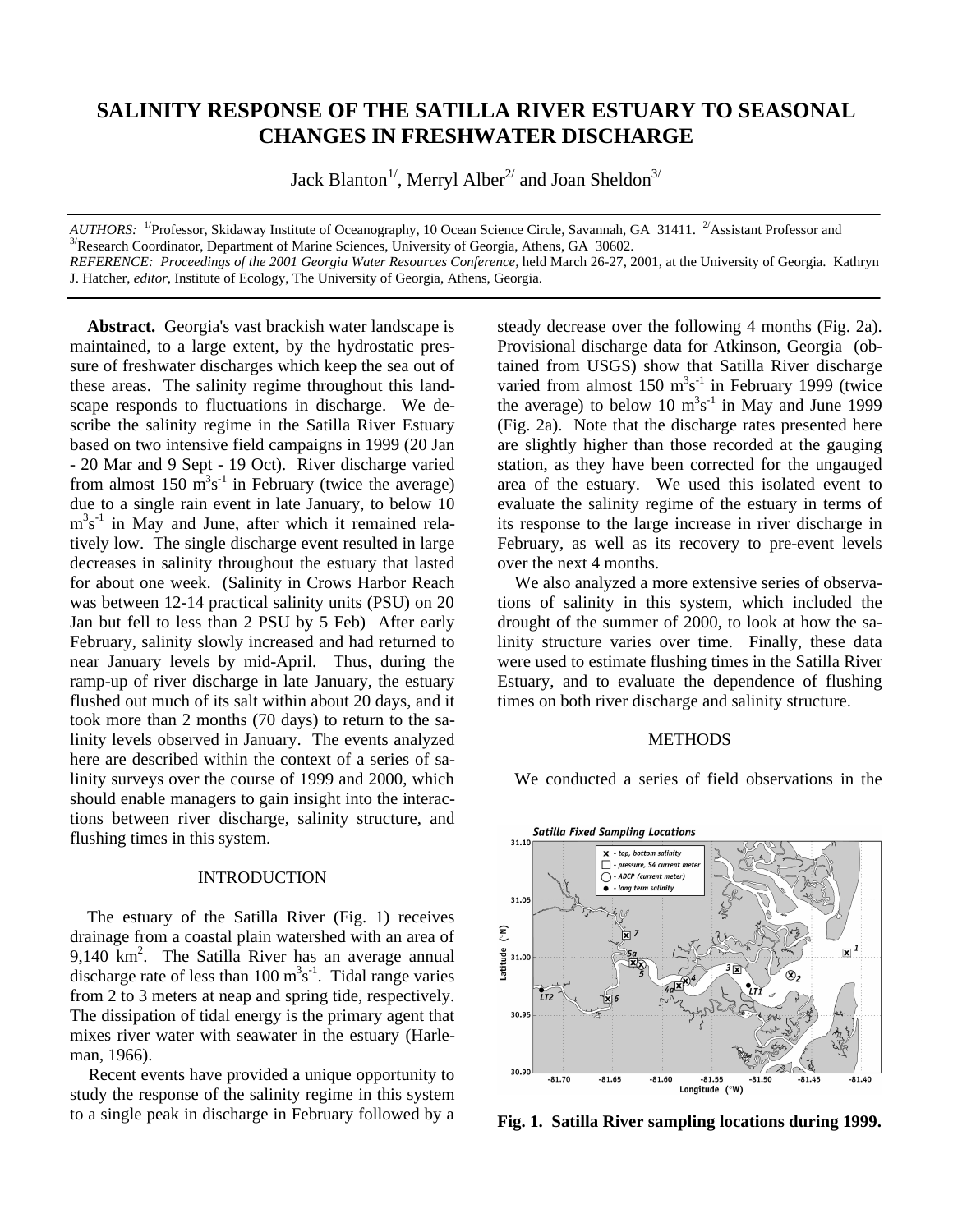

**Fig. 2. (a) Satilla River discharge into the estuary, 1/1/99-8/31/00. Dates of salinity transects (below) are circled; dates of SAT1 and SAT2 instrument deployments are shaded. (b) Salinity distributions in the Satilla River estuary at mid-tide. All transects represent surface salinities except 7/21/00, which is average water column salinity.**

estuary of the Satilla River during 1999 and 2000. From 20 Jan to 20 Mar (SAT1) and from 9 Sept to 19 Oct (SAT2), we conducted intensive field campaigns during which we placed instruments that continuously recorded salinity, temperature and bottom pressure at six monitoring stations in the estuary (Fig. 1).

These data were complemented by surveys conducted along the central axis of the estuary throughout 1999 as well as in July 2000. In 1999, surface salinity was measured continuously during mid-tide using a flow-through CTD (Sea-Bird Electronics SBE-21) mounted on our research vessel. An examination of vertical salinity profiles in the Satilla revealed that the

salinity usually changes less than 1-2 PSU from top to bottom (not shown). Therefore, the surface salinities presented here can be used as estimates of average water column salinities. In July 2000, salinity profiles were taken every 4 km at both high and low water, and these data were used to calculate average water column salinity. In this case, the average of the high/low pairs was used to represent mid-tide conditions.

 The freshwater volume of the estuary was estimated for each set of salinity observations, as follows. Where the salinity range sampled did not cover the estuary from the mouth to 0 PSU, logistic functions were fit to the data and then extrapolated to fill this range. Salinity was converted to fraction of freshwater using either 35 or the highest observed salinity  $(> 35)$  as the seawater end-member. Freshwater volume was then obtained by multiplying the fraction of freshwater by estuarine volume. The freshwater volumes calculated in this manner were combined with the discharge record to determine date-specific flushing times for each observation according to the methods of Alber and Sheldon (1999).

# INTENSIVE MONITORING STATIONS

The evolution of salinity over the year (Fig. 3) is shown by data obtained at all of the monitoring stations. The first set of lines comes from the monitoring stations during SAT1 while the second set comes from SAT2. We used the data at LT1 (Fig. 1). to tie together the SAT1 and SAT2 periods.

 The estuarine mixing zone was found to lie downstream of Crows Harbor Reach (station 5) for the period from late January until late March, but this zone had moved far upstream of Crows Harbor Reach during late summer. We therefore added monitoring station LT2 at Woodbine (Fig. 1) for SAT2.

 The rapid increase in river discharge was reflected at all locations by large decreases in salinity near 4 Feb that lasted until 9 Feb (Fig. 3). The rather dramatic effect of the increasing river discharge is clearly shown by the salinity distribution at low water along the axis of the estuary. Low water salinity was between 12-14 PSU at Station 5 (Fig. 1) on 20 Jan but fell to less than 2 PSU by 5 Feb (Fig. 4). The mixing zone, defined by a median salinity of 15 PSU, had shifted about 10 km downstream.

 Salinity increased more or less uniformly after early February in keeping with the gradual decrease in discharge. This was reflected in the slow increase to near January salinity levels by mid-April (Fig. 3). Thus, during the increase of river discharge in late January, the estuary flushed out much of its salt within about 20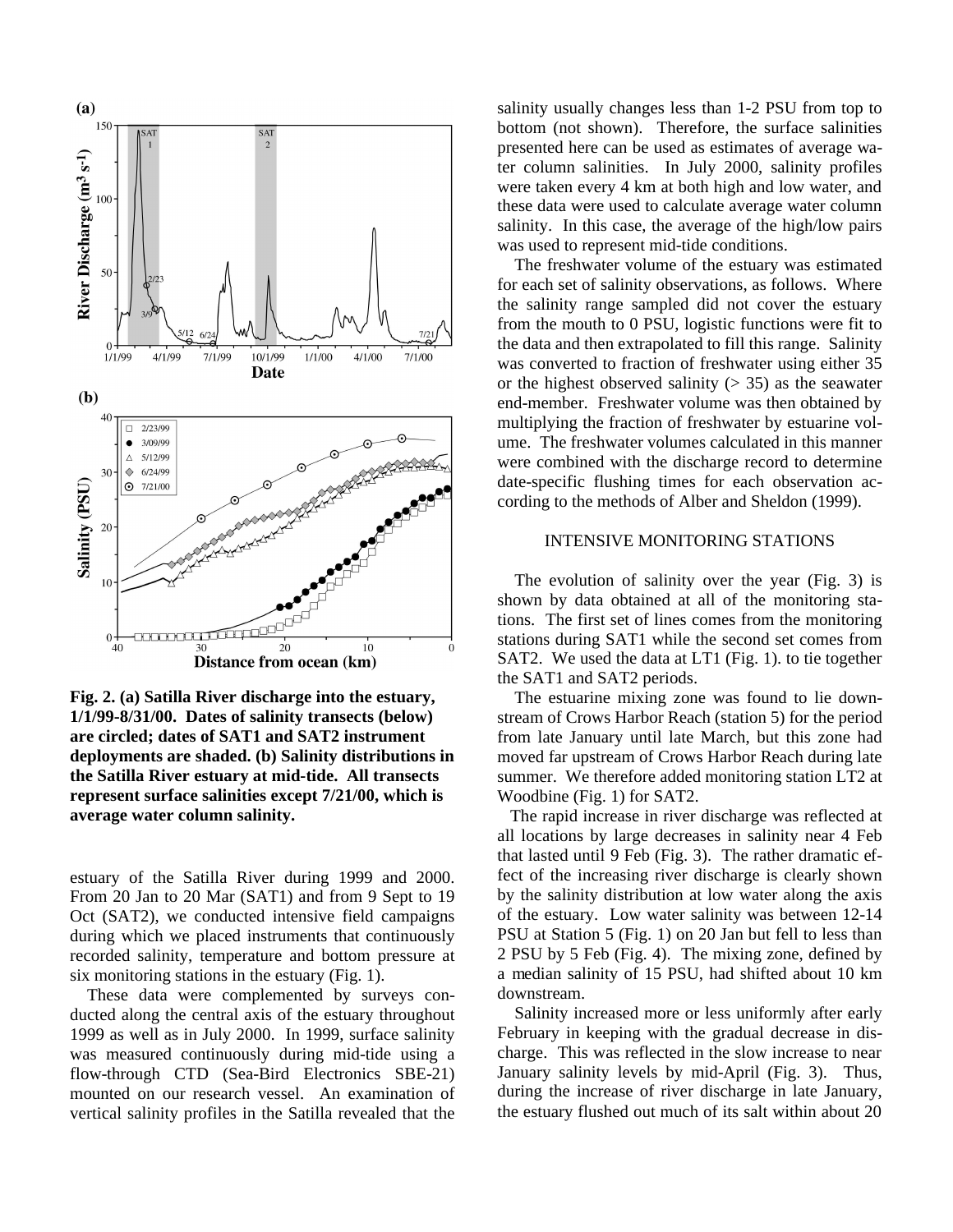

**Fig. 3. Salinity measured throughout the Satilla River estuary during 1999. Tidal fluctuations have been removed by applying a low-pass digital filter to the original data. The number adjacent to the lines denote sampling locations in Figure 1. Response times of the estuary discussed in the text are shown in the upper left of the figure.**

days. However, it took more than 2 months (70 days) for the estuary to return to levels observed in January.

 A second discharge event occurred in early September due to heavy rain related to Hurricane Floyd (Fig. 3). This rain did not lower the salinity in the estuary to the levels observed in February, and we did not record data long enough to determine the recovery time from this event.

#### SURVEYS

 There was a large variation in the salinity regime of the Satilla River Estuary over the course of our observations (Fig. 2b). Salinities throughout the estuary after the high discharge event (February 1999) were the lowest observed, but they had increased by May, as described above. However, salinities increased even further as the drought continued, and those observed in July 2000 were near record levels.

 The freshwater volume of the estuary also varied in response to changes in discharge (Table 1). On 2/23/99, approximately 3 weeks after the large discharge event, the freshwater volume was still fairly high (230 x  $10^6$  m<sup>3</sup>). By June 1999 it had fallen to less than half the level observed in February, and by July 2000, as the drought continued, it was 60% below the



**Fig. 4. Distribution of salinity as a function of depth along the axis of the Satilla River estuary. (a) 20 January 1999; (b) 5 February 1999.**

average volume of 194 x  $10^6$  m<sup>3</sup> estimated for this system (Alber and Sheldon 1999).

 The flushing time of an estuary, the average amount of time fresh water spends in the system, is equal to the freshwater volume divided by the discharge. A summary of flushing time and flushing-associated discharge (discharge averaged over the period of the flushing time) estimates for all observation dates is given in Table 1. As can be seen, flushing times ranged from 31 to 119 d. These flushing time estimates are all within the range of the 9-year, monthly Georgia EPD data set examined by Alber and Sheldon (1999).

 It is interesting to note that the lowest flushingassociated discharge, in July 2000, did not correspond to the longest flushing time. This is a result of the two competing effects that changes in river discharge can have on estuarine flushing: although a decrease in river flow can generally be expected to result in an increase in flushing time (slower flushing), it will also serve to decrease freshwater volume. Since the flushing time is dependent on both factors (it is the quotient of freshwater volume and discharge), a reduction in freshwater volume acts to moderate the effect of decreased discharge on flushing time. As the drought continued through summer 2000, river flows were consistently low long enough that the freshwater volume dropped to the point where it had an ameliorating effect on flushing time. This type of information helps us to better understand the response of an estuary to prolonged decreases in flow.